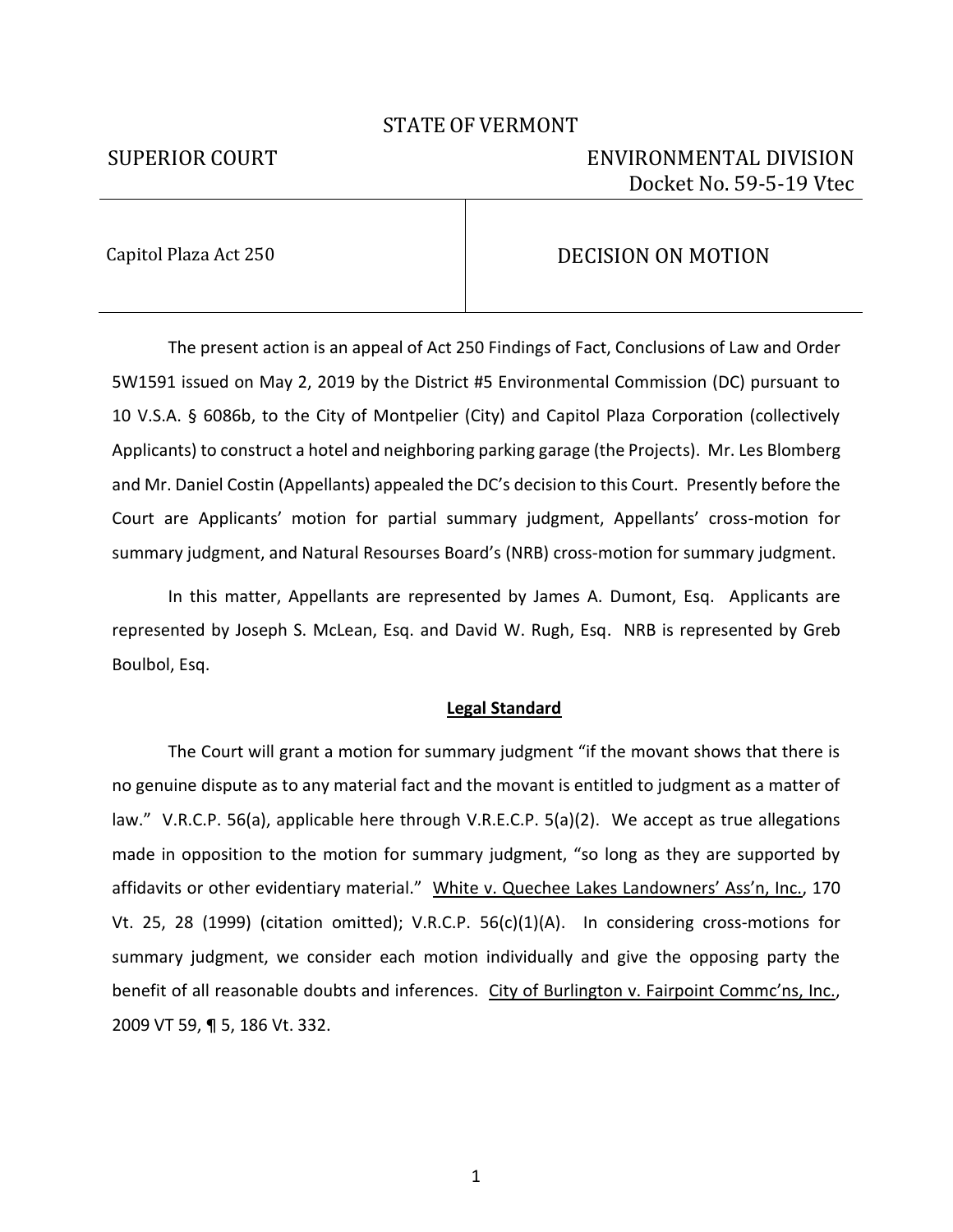### **Factual Background**

We recite the following facts based upon the record before us solely for the purposes of deciding the pending motions. The following are not specific factual findings with relevance outside this summary judgment decision. Fritzeen v. Trudell Consulting Eng'rs, Inc., 170 Vt. 632, 633 (2000) (mem.); see also Blake v. Nationwide Ins. Co., 2006 VT 48, ¶ 21, 180 Vt. 14.

- 1. On August 16, 2018 Applicants' architectural firm, Rabideau Architects, sought a jurisdictional determination from District #5 Coordinator Susan Baird concerning whether a proposed project to construct a 2.74-acre, five-story, 81 room hotel (hotel project) in the City of Montpelier's Downtown Development District was subject to Act 250 jurisdiction.
- 2. On September 12, 2018 the District Coordinator (DC) concluded the hotel project was not exempt from Act 250 jurisdiction.
- 3. On September 13, 2018, Rabideau Architects corresponded with the District coordinator seeking advice on whether to prepare separate applications for the hotel project and a parking garage project.
- 4. On September 14, 2018, the district coordinator responded, indicating the parking garage and hotel would be reviewed under one application.
- 5. On November 2, 2018, Capitol Plaza Corporation, City of Montpelier, and Mary Heney Trust submitted Act 250 Application #5W1591, which proposed to construct a 2.74 acre, five-story, 81 room hotel located at 100 State Street and a neighboring 348 space parking garage.
- 6. On May 2, 2019 the DC concluded the Projects complied with Act 250 criteria, pursuant to 10 V.S.A. § 6086(b). Appellants appealed to this Court.
- 7. The proposed garage parcel includes two parcels of land: (1) a 0.56-acre lot, subdivided from the hotel parcel, and (2) a 0.55-acre lot located at 60 State Street (Heney Lot), which the City leases from the Lawrence P. Heney Family Trust and the Mary M. Heney Family Trust.
- 8. The proposed subdivision plat, submitted by Applicants, shows two access easements for a new private street, "Plaza Park Drive." These include a north-south segment,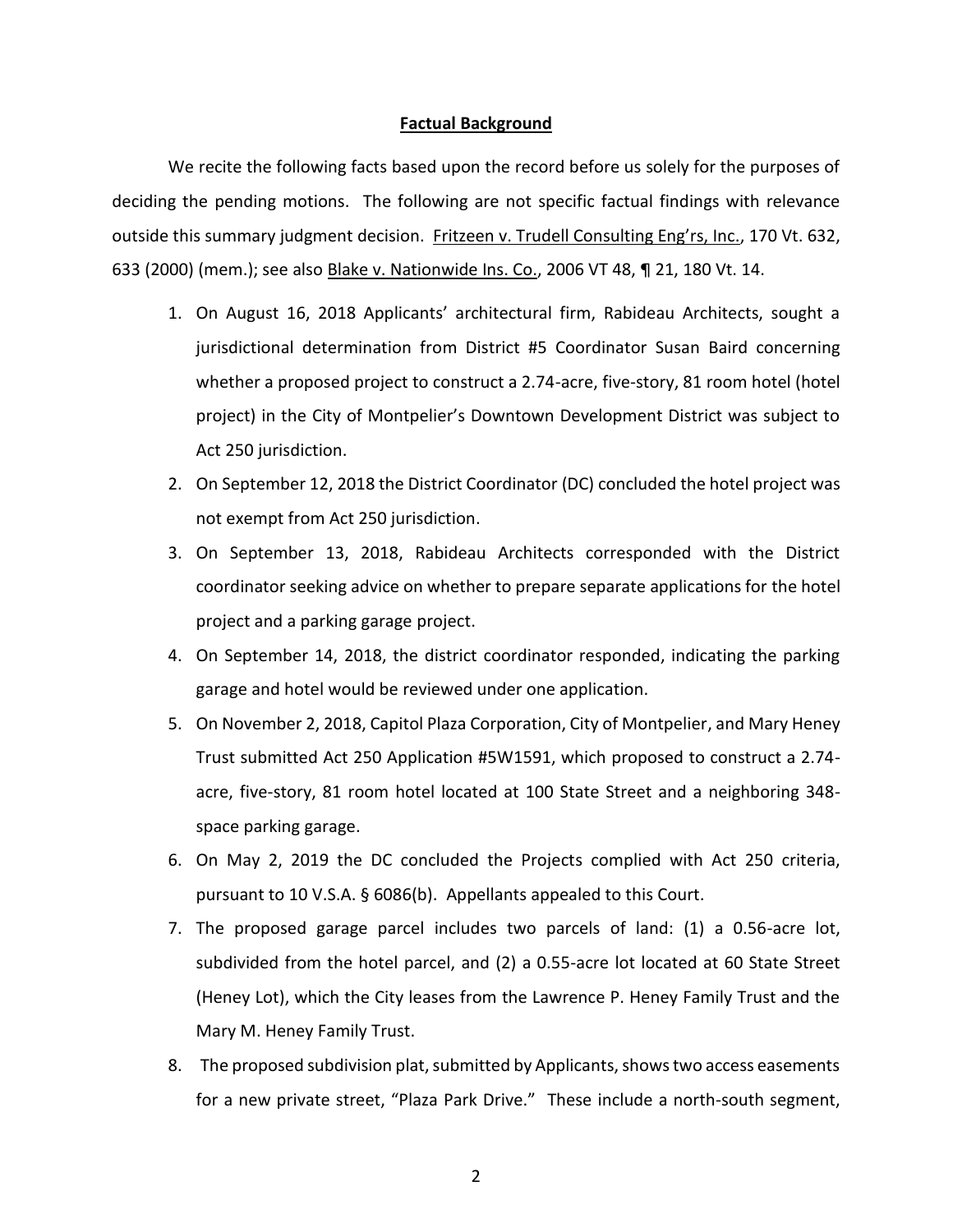connecting to State Street, and an east-west segment, connecting with Taylor Street. The easements for Plaza Park Drive are 24 feet wide, with the exception of a marginally wider easement at the entrance to the parking garage.

- 9. The subdivision plat depicts a 7 foot sidewalk easement along the north-south segment of Plaza Park Drive.
- 10. According to a Letter of Intent between Capitol Plaza and the City, Capitol Plaza will convey 0.56-acres on the southwesterly portion of Capitol Plaza's property to the City. The parcel will be conveyed by warranty deed, free of all encumbrances.
- 11. The Letter of Intent outlines that the City will use this parcel, together with a portion of an adjoining parcel leased by the City from the Heney Trust to construct a 348 space parking garage.
- 12. The City will own, operate, and be responsible for maintenance of the parking garage.
- 13. The Letter of Intent further states that Capitol Plaza will enter into a 30 year agreement with the City to use up to 200 parking spaces in the parking garage.
- 14. The Letter of Intent states the City shall be responsible for the costs of recording the deed and transfer return, and payment of any property transfer tax due.
- 15. The parking garage's construction will be financed by a \$20 million tax increment financing (TIF) bond, which was approved by the City's voters on November 6, 2018. The TIF bond will be repaid from the increase in tax increment within the City's TIF District and from parking revenues.
- 16. The parking garage will have approximately 50 parking spaces available for use by the general public.

### **Discussion**

Presently before the Court are three pending motions: Applicants' motion for partial summary judgment on Question 1 of their Statement of Questions, Appellants' cross motion for summary judgement, and the NRB's cross motion for summary judgment. Appellants and the NRB raise multiple challenges to this Court's subject matter jurisdiction and application of Act 250 Jurisdiction to the proposed parking garage. Applicants' motion addresses whether the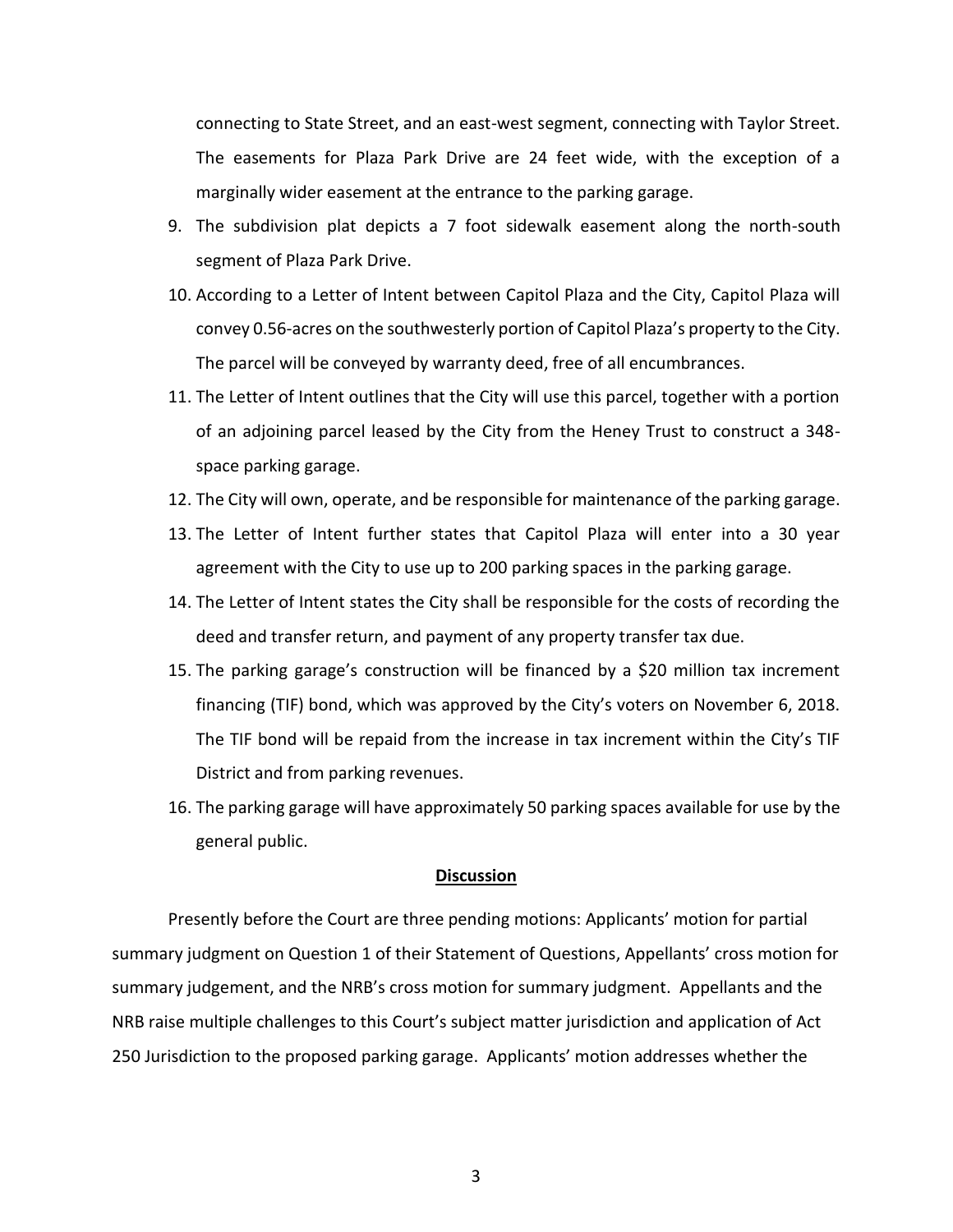proposed parking garage is exempt from Act 250 Jurisdiction. We will address these concerns in order.

# I. Whether the District Coordinator's September 14, 2018 correspondence constituted a Jurisdictional Opinion

Appellants move for summary judgement on Applicants' Statement of Questions, contending that the District Coordinator's jurisdictional opinion, in the form of email correspondence, was not timely appealed pursuant to 10 V.S.A. §§ 6007(c), 6089, and 8504. Appellant's reply memorandum in support of their cross motion for summary judgment and in opposition to Appellees' motion for summary judgment at 1–9, filed Feb. 6, 2020 (stating that Question 1 of Applicants' Statement of Questions should be dismissed as Applicants failed to timely appeal a jurisdictional opinion). The NRB argues that considering informal email correspondence as rising to the level of a jurisdictional determination runs counter to the interests of public policy. NRB's Reply to Cross-Applicant's Omnibus Filing Dated March 6, 2020 at 4–5, filed March 27, 2020. Applicants contend there was no formal jurisdictional opinion issued concerning the proposed parking garage. Cross-Appellant-Applicants' Sur-Reply Memorandum in opposition to Appellants' and the Natural Resources Board's Cross-Motions for Summary Judgement at 6–10, filed Apr. 10, 2020. .

Under 10 V.S.A. § 6007(c), "any person . . . may request a jurisdictional opinion from the district coordinator." Once requested, the district coordinator is required to make a jurisdictional determination, "which then becomes final unless it is appealed by any statutory party within thirty days."<sup>1</sup> In re Vermont Verde Antique Int'l, Inc., 174 Vt. 208, 211 (2002) (citing 10 V.S.A. § 6007(c)); see also 10 V.S.A. § 8504(a). Indeed, where an Act 250 permit decision has become final, a party cannot later collaterally attack that final decision though a separate proceeding. In re Taft Corners Assocs., Inc., 160 Vt. 583, 593 (1993); see also Levy v. Town of St. Albans Zoning Bd. of Adjustment, 152 Vt. 139, 141 (1989) (addressing collateral attacks).

<sup>&</sup>lt;sup>1</sup> To the extent that a judicial determination becomes final pursuant to 10 V.S.A. § 8504(e), the legislative intent indicates final jurisdictional opinions are protected from collateral attack. See 10 V.S.A. §§ 6007(c),6089, and 8504 (indicating a 30 day deadline for appeals).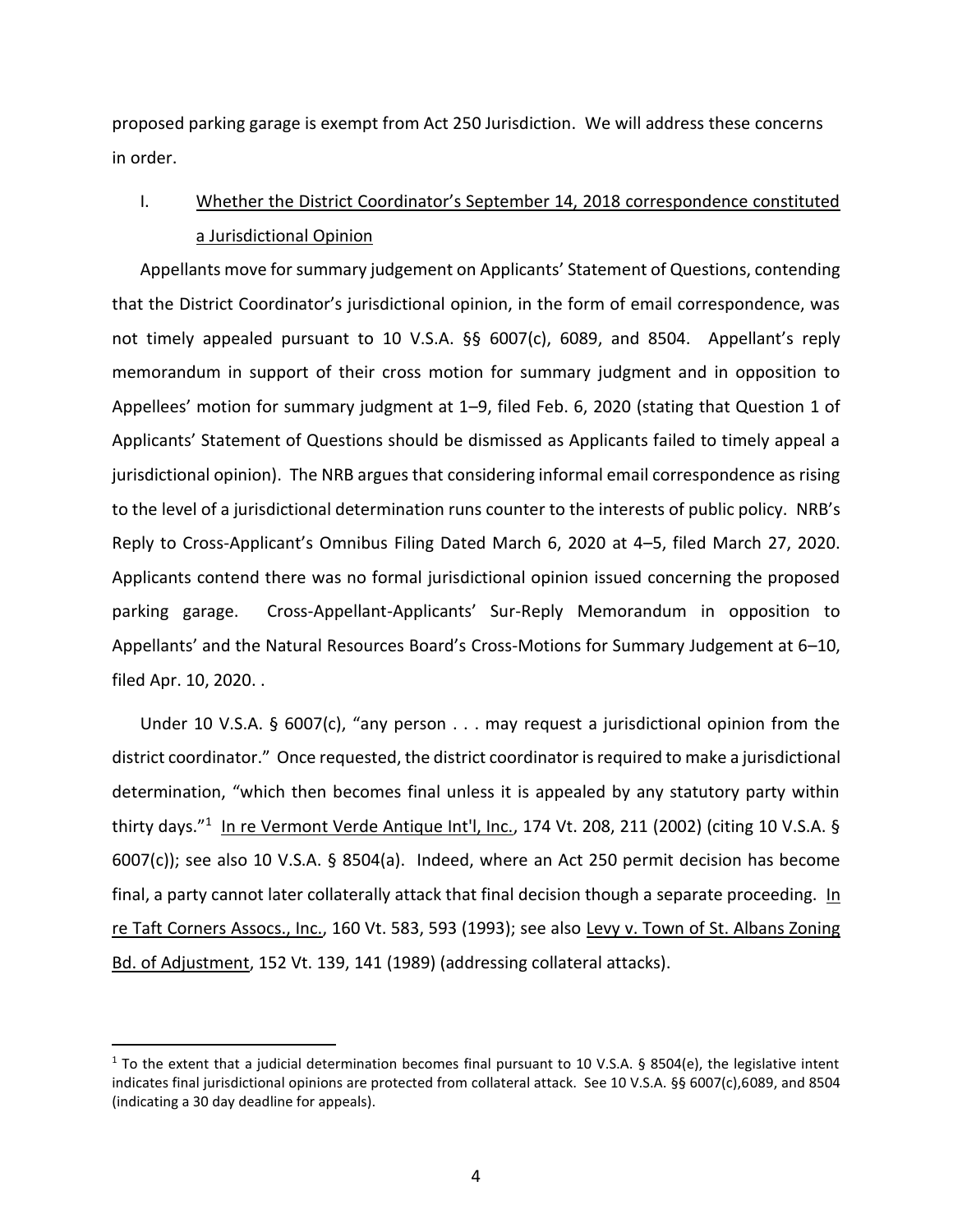While a district coordinator's determination becomes final unless appealed, the jurisdictional determination must be sufficiently clear concerning the applicability of Act 250 and rise to a level of formality indicative of a binding decision. See In re Estate of Webster, 117 Vt. 550, 552 (1953) (indicating that the test for finality is whether the order makes a final disposition of the subject matter). This serves the purpose of preventing "premature interruption of the administrative process." In re Pelham N., Inc., 154 Vt. 651, 652 (1990) (quoting McKart v. United States, 395 U.S. 185, 193–95 (1969); see 10 V.S.A. § 6007(c) (requiring the district coordinator publish notice of the issuance of an opinion); see also In re Request for Jurisdictional Opinion re Changes in Physical Structures & Use at Burlington Int'l Airport for F-35A, 2015 VT 41, ¶ 4, 198 Vt. 510 (discussing conclusions and findings included in an Act 250 jurisdictional opinion).

Here, the NRB asserts the district coordinator's September 14, 2018 email correspondence responding to Applicants' architectural firm does not rise to the level of a final jurisdictional determination. We agree. The architectural firm's August 16, 2018, correspondence clearly requests confirmation of emption from Act 250 for the hotel project and provides relevant materials for consideration. Appellants' Reply Memorandum in Support of their Cross-Motion for Summary Judgment and in Opposition to Appellee's Motion for Summary Judgment at Attachment B 1–3, Filed Mar. 24, 2020 [hereinafter Appellants' Memorandum]. In contrast, the architectural firm's September 13, 2018, email correspondence provides no additional materials and merely seeks an opinion on whether the Applicant should prepare separate applications for the hotel and parking garage projects. Moreover, the district coordinator's September 12, 2018 response analyzes 10 V.S.A. § 6001(3)(A)(iv) and provides procedural measures for requesting findings and conclusions under § 6086(b). Id. The district coordinator's follow-up correspondence on September 14, 2018 is responsive to a limited question and operates as clarification, not a binding decision. Indeed, weighing responsive emails as tantamount to jurisdictional opinions would frustrate and prematurely interrupt the administrative process. For these reasons, we conclude the September 14, 2018 correspondence was not a jurisdictional determination. Therefore, because there is no final jurisdictional opinion, Applicants are not barred from challenging Act 250 jurisdiction over the parking garage project and we **DENY** Appellants' motion for summary judgment.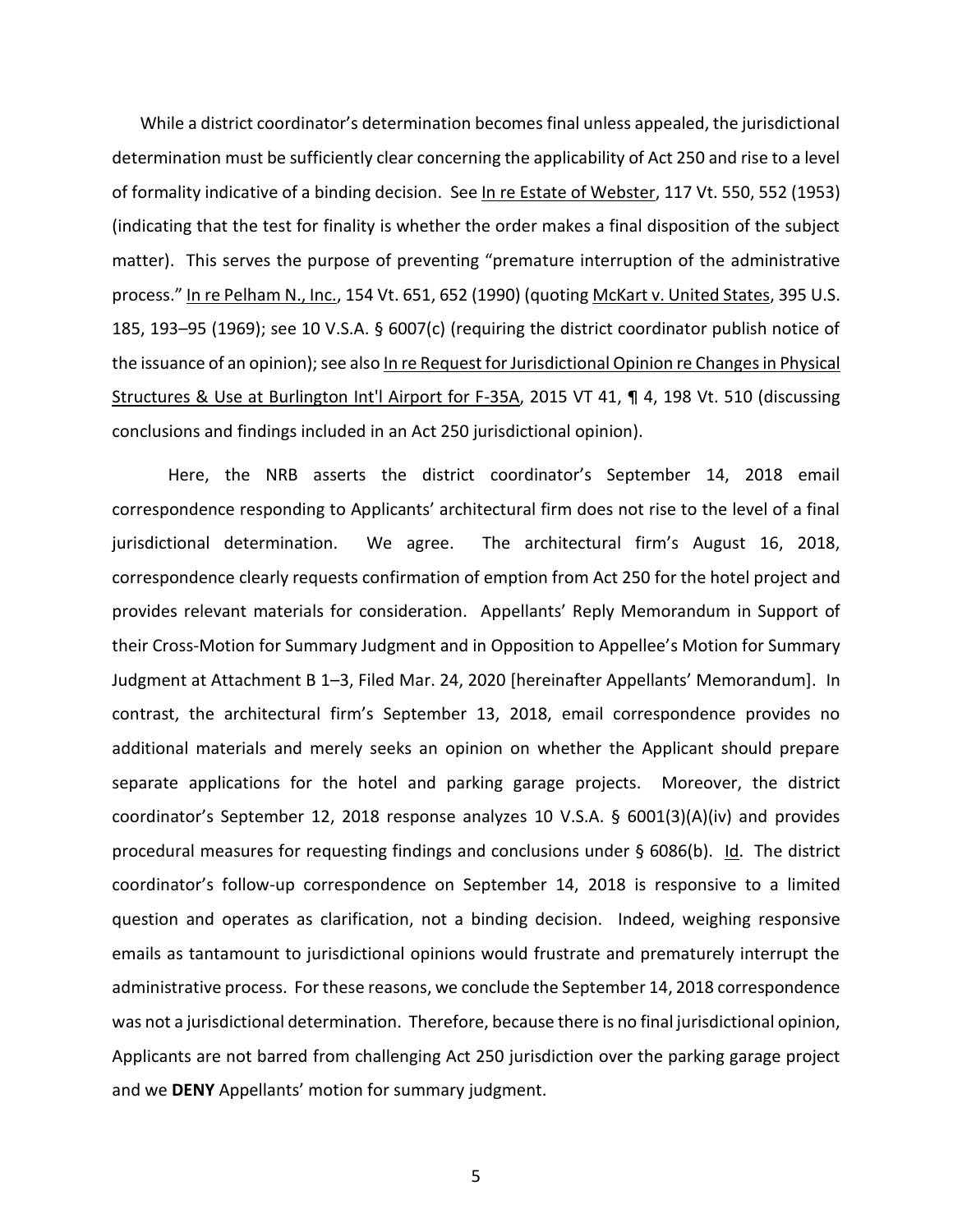#### II. Whether this Court has Subject Matter Jurisdiction absent a Jurisdictional Opinion

Having reached the above conclusion, we turn to whether this Court has subject matter jurisdiction when no jurisdictional opinion has been obtained from the district coordinator, pursuant to 10 V.S.A. §§ 6007(c) and 8504(e). Appellants assert the exclusive means for determining jurisdiction is by request of a jurisdictional opinion and therefore this Court lacks jurisdiction to decide Question 1 of Applicants' Statement of Questions. Applicants argue Act 250 Jurisdiction was properly challenged as Applicants were not required to seek a jurisdictional determination from the district coordinator.

We first address whether 10 V.S.A. § 6007(c) requires a jurisdictional determination by a district coordinator in advance of and as an exclusive means of this Court having the power to review Act 250 jurisdiction over a project. In conducting statutory interpretation, the paramount goal "is to give effect to the Legislature's intent." Burr & Burton Seminary v. Town of Manchester, 172 Vt. 433, 436 (2001); see McClellan v. Haddock, 2017 VT 13, ¶ 13, 204 Vt. 252. "The definitive source of legislative intent is the statutory language, by which we are bound unless it is uncertain or unclear." In re Bennington Sch., Inc., 2004 VT 6, ¶ 12, 176 Vt. 584, 845 A.2d 332 (mem.); State v. Villar, 2017 VT 109, ¶ 7, 206 Vt. 236 (stating that the plain, ordinary meaning controls when unambiguous); Brennan v. Town of Colchester, 169 Vt. 175, 177, 730 A.2d 601, 603 (1999) (holding the Court will not include "an implied condition into a statute unless it is necessary in order to make the statute effective").

We begin with the language that, in Appellants' view, limits this Court's jurisdiction. The plain language of § 6007(c) states ". . . any person *may* submit to the district coordinator an "Act 250 Disclosure Statement" and other information required by the rules of the Board, and *may* request a jurisdictional opinion from the district coordinator concerning the applicability of this chapter." 10 V.S.A. § 6007(c) (emphasis added); see also Act 250 Rules, Rule 3(A) (stating a person "may request" a jurisdictional opinion). This language is unambiguous. The use of the permissive term "may" indicates that a § 6007(c) jurisdictional determination is optional.<sup>2</sup> See Weitz v. Weitz,

<sup>&</sup>lt;sup>2</sup> Appellants argument that interpreting "may" as indicating an optional course of action "turns the Court's jurisdiction on its head" misapplies this Court's authority to review district commission decisions. While this Court reviews appeals from the district commissions de novo, there is no specific requirement a jurisdictional determination be obtained prior applying for an Act 250 permit or challenging Act 250 jurisdiction. cf. Maple Tree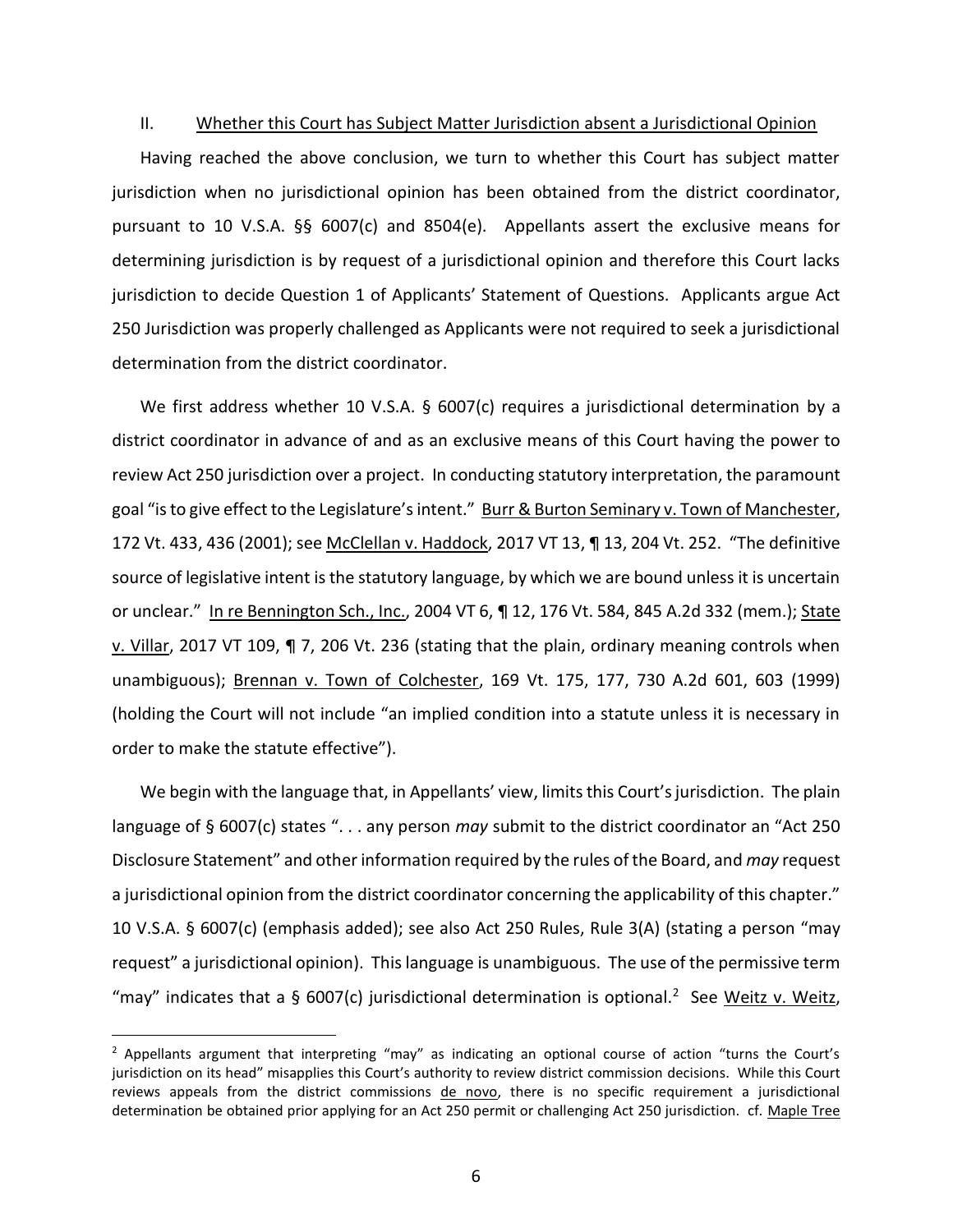2019 VT 35, ¶ 8 (interpreting "may" and optional); Marsigli Estate v. Granite City Auto Sales, Inc., 124 Vt. 467, 470 (1965) (stating the Legislature's use of "may" in a statute indicates that the decision is discretionary). Thus,  $\S$  6007(c) is not a mandatory prerequisite to challenging Act 250 jurisdiction before the Environmental Division.

We next address whether Applicants may properly challenge Act 250 jurisdiction. The Vermont Supreme Court has held that "[i]t is axiomatic that lack of subject matter jurisdiction of the trial court may be raised for the first time on appeal" to this Court. Town of Charlotte v. Richmond, 158 Vt. 354, 358 (1992) (citing Soucy v. Soucy Motors, Inc., 143 Vt. 615, 617 (1983)). As a general principle, a court's lack of subject matter may be raised at any time. $3$  V.R.C.P. 12(h)(3) ("Whenever it appears by suggestion of the parties or otherwise that the court lacks jurisdiction of the subject matter, the court shall dismiss the action."); Berry v. Arnoldware-Rogers, Inc., 127 Vt. 188, 192 (1968) ("[O]bjections to jurisdiction over the subject-matter in litigation are always timely."); Smith v. White Estate, 108 Vt. 473, 480 (1937); Boisvert v. Boisvert, 143 Vt. 445, 447 (1983).

Applicants' Question 1 in their Statement of Questions asks whether the parking garage project is exempt from review under Act 250. Cross-Appellant-Applicants' Statement of Questions at 1, filed July 1, 2019 [hereinafter Applicants' SOQ]. The district coordinator's September 14 correspondence did not constitute a final determination, and therefore, Applicants are not barred from challenging Act 250 jurisdiction. See Boutwell v. Town of Fair Haven, 148 Vt. 8, 10 (1987) (discussing the loss of subject matter jurisdiction). We **DENY** Appellants' motion for summary judgment.

Place, 156 Vt. at 500, 594 (stating this Court is limited by de novo review to issues presented at the planning commission).

<sup>&</sup>lt;sup>3</sup> Appellants raise the issue that, particularly in Act 250 cases, subject matter jurisdiction differs from the authority to act. Natural Resources Board Land Use Panel v. Dorr, 2015 Vt. 1 ¶ 14, 198 Vt. 226 (stating that Courts "must be careful to limit the concept in Act 250 cases and other administrative contexts where the agency generally exercises limited powers and 'virtually any disagreement with its actions can be phrased in jurisdictional terms'" )(citing In re Denio, 158 Vt. 230, 235 (1992) (indicating that subject matter jurisdiction is not preserved in an Act 250 setting where the issue was not raised before the commission or the environmental review board). In Denio, the court was guided in their interpretation of the preservation statute by the law of exhaustion of administrative remedies. Id. In contrast to **Denio**, Applicants are raising subject matter jurisdiction as cross-appellants under 10 V.S.A. § 6068(b) under de novo review. 10 V.S.A. § 8504(h).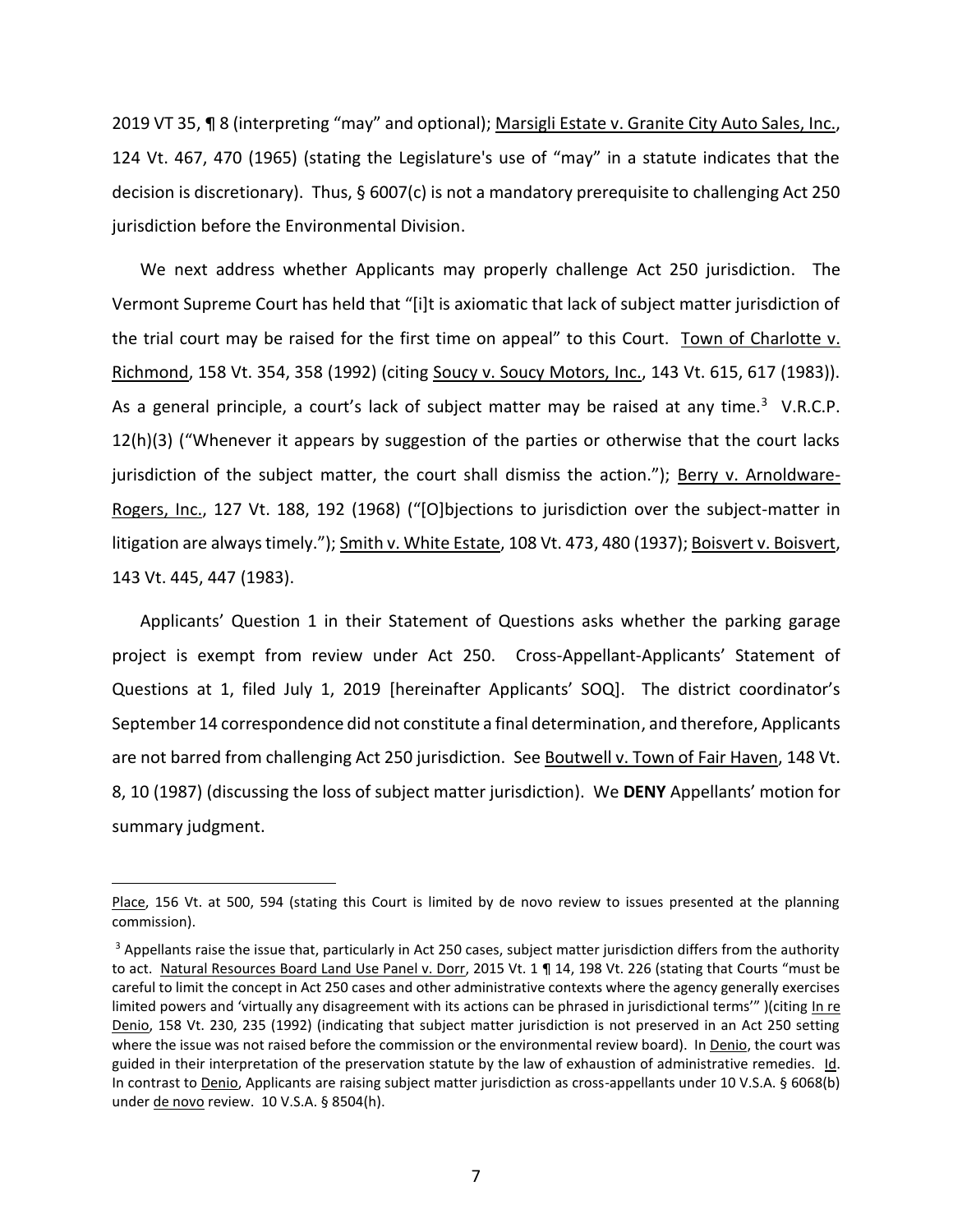### III. Whether the Proposed Garage is a "development" under  $\S$  6001(3)(A)(iv)

Applicants move for partial summary judgment on Question 1 of their Cross-Appeal Statement of Questions. Question 1 asks whether the "parking garage is exempt from review under Act 250 jurisdiction since it is not a 'development'" pursuant to 10 V.S.A. § 6001(3)(A)(iv). Applicants' SOQ at 1. Applicants contend the parking garage is a construction for municipal purposes on less than ten acres of land and therefore does not qualify as a "development" pursuant to 10 V.S.A. § 6001(3)(A)(iv). See Cross-Appellant-Applicant's Motion for Partial Summary Judgment and Memorandum of Law at 1, filed Aug. 15, 2019 [hereinafter Applicant's Motion].

Appellants and the NRB counter that the parking garage is an extension of the proposed hotel, and therefore, is subject to Act 250 jurisdiction. Both parties advance the argument that: (1) Capitol Plaza Corporation has the requisite "control" over the parking garage for purposes of § 6001(3)(A)(iv) and (2) the parking garage is "involved land" with respect to the hotel project. See Appellant's Cross-Motion for Summary Judgment at 4–7, filed Feb. 1, 2019 [hereinafter Appellants' Motion]; NRB's Opposition to Appellant-Applicant's Motion for Partial Summary Judgment and NRB's Cross Motion for Partial Summary Judgment at 3–7, filed Feb. 6, 2019 [hereinafter NRB's Motion].

The heart of the dispute between the parties concerns the degree of unity in ownership and control by a "person" of the proposed hotel and the proposed adjacent parking garage. This analysis is dependent upon the characterization of the proposed parking garage as a municipal development pursuant to § 6001(3)(A)(v); a part of the proposed hotel pursuant to § 6001(3)(A)(iv); or as exempt entirely from Act 250 jurisdiction. Act 250 defines "development" as both:

(iv) The construction of housing projects such as cooperatives, condominiums, or dwellings, or construction or maintenance of mobile homes or mobile home parks, with 10 or more units, constructed or maintained on a tract or tracts of land, *owned or controlled* by *a person*, within a radius of five miles of any point on any involved land, and within any continuous period of five years.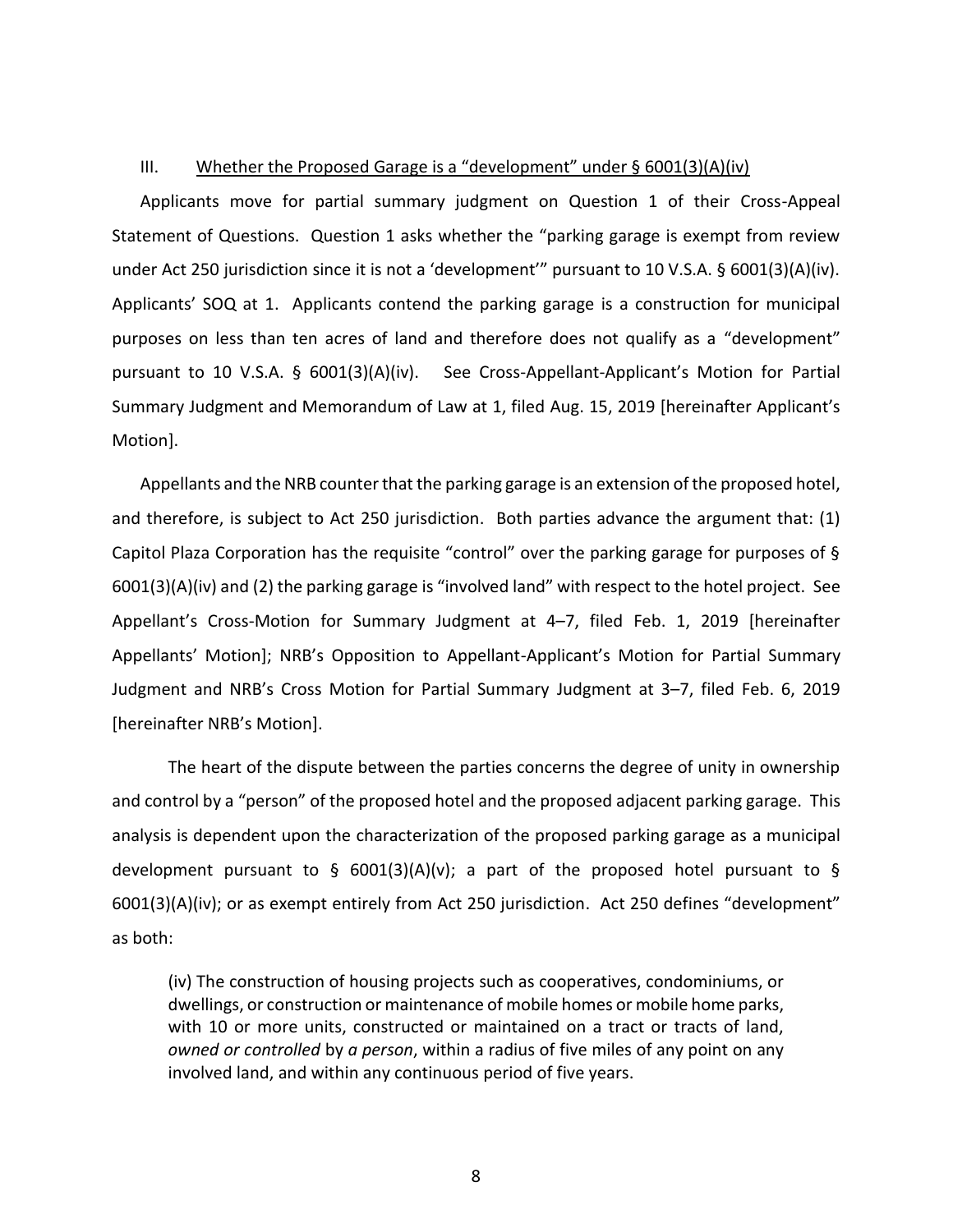(v) The construction of improvements on a tract of land involving more than 10 acres that is to be used for municipal, county, or State purposes. In computing the amount of land involved, land shall be included that is incident to the use such as lawns, parking areas, roadways, leaching fields and accessory buildings.

10 V.S.A. § 6001(3)(A) (emphasis added). Act 250 further defines a "person" as "(i) an individual, partnership, corporation, association, . . . or commercial entity including a joint venture or affiliated ownership" and "(ii) a municipality or State agency." 10 V.S.A. § 6001(14)(A).

> *a. Whether Capitol Plaza Corporation and the City Constitute One "Person" Under § 6001(14)(A)*

Appellants raise multiple arguments asserting that Capitol Plaza and the City constitute a commercial entity, association, affiliated ownership, or joint venture such that they should be considered the same "person" for Act 250 purposes.<sup>4</sup> In contrast, the NRB asserts the City and Capitol Plaza are not the same person. The NRB suggests instead that Capitol Plaza controls the parking garage parcel to a sufficient extent, as the projects are factually indistinct and economically codependent, such that Act 250 jurisdiction extends from the hotel project to the parking lot. Applicants contend Capitol Plaza and the City are disparate entities because (1) § 6001(14)(A) addresses state agencies and individuals in separate subparts<sup>5</sup> and (2) in the alternative, Applicants neither share a mutual purpose nor are they engaged in a business venture for joint profit.

When considering issues of statutory construction, the "primary goal is to give effect to the legislative intent and . . . we first look to the plain meaning of the statute." Village Assocs., 2010 VT 42A, ¶ 9, 188 Vt. 113. In the Act 250 context, the Vermont Supreme Court has noted that the "primary indication of the intent of Act 250's drafters is that they explicitly chose to

<sup>&</sup>lt;sup>4</sup> Appellants argue the July 19, 2019 Letter of Intent evidences (1) an association's common purpose in providing parking; (2) a commercial entity's economic interest in providing parking spaces to consumers; and (3) an affiliated ownership's subordination of interest in limiting the City's management and control of a majority of the available parking spaces.

<sup>&</sup>lt;sup>5</sup> As a function of Act 250, Applicants and Appellants agree that an association or joint venture that includes a municipality qualifies as a person under Act 250. Cross-Appellant-Applicants' Omnibus Memorandum of Law in Opposition to Appellants and the NRB Cross Motions for Summary Judgment and Reply to their Opposition Memoranda at 12–15, filed Mar. 6, 2020 [hereinafter Applicants' Omnibus Memorandum]; Appellants' Reply Memorandum in Support of their Cross Motion for Summary Judgment and in Opposition to Appellees' Motion for Summary Judgment at 11, filed on Mar. 24, 2020 [hereinafter Appellants' Reply Memorandum].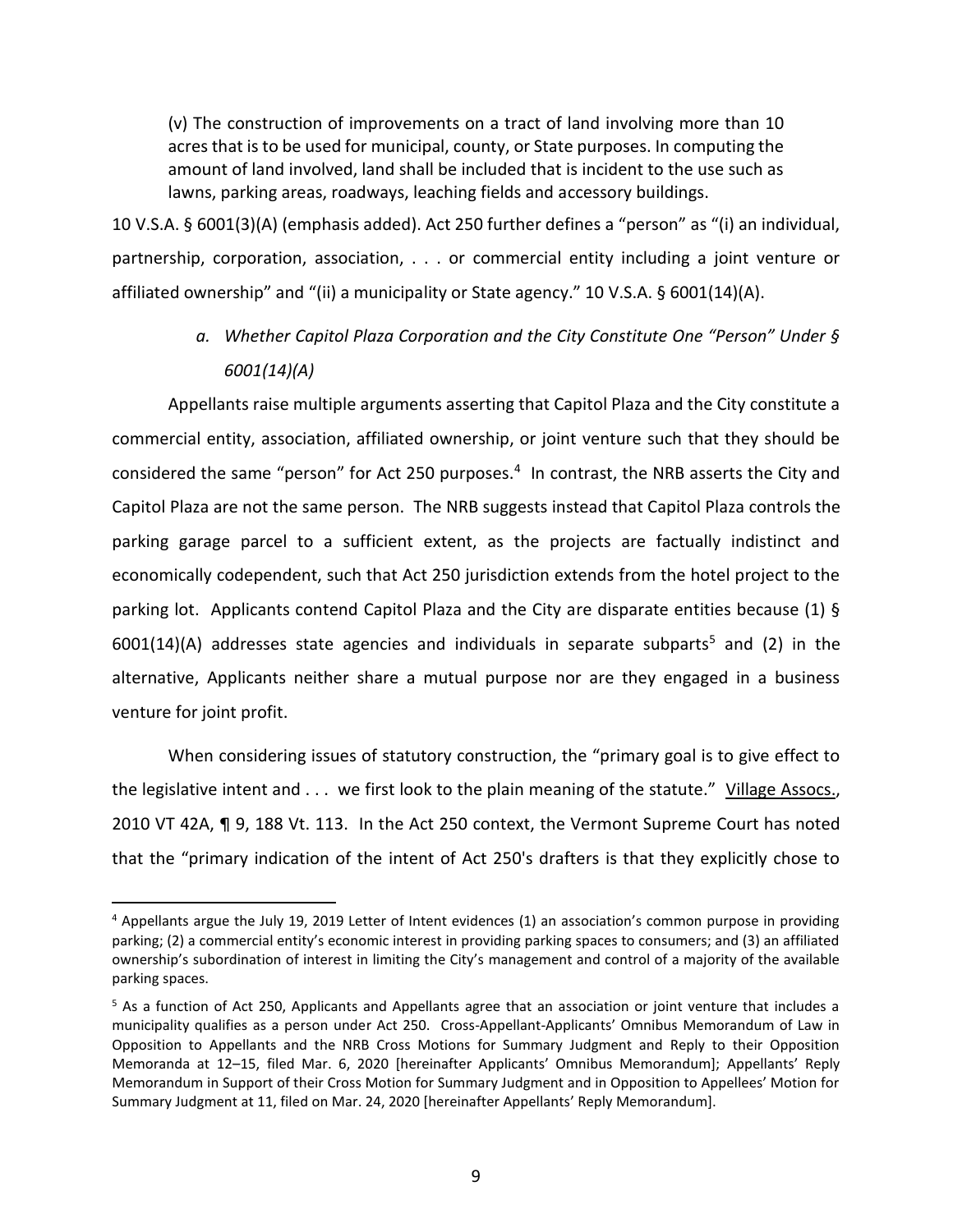include language limiting Act 250 jurisdiction to only those improvements operated for a commercial purpose." In re Laberge Shooting Range, 2018 VT 84, ¶ 28, 208 Vt. 441, reargument denied (Oct. 1, 2018) (holding that a private firing range, which did not charge for use or rely on donations for its operation, was not operating for a commercial purpose); see 10 V.S.A. § 6001(3)(A)(i)); see In re Agency of Admin., 141 Vt. 68, 76 (1982) (noting that the Legislature specifically intended not to regulate all land use that has environmental impacts).

In this context, an association, commercial entity, joint venture, or affiliated ownership each imply a degree of collaboration for either a mutual purpose or commercial endeavor for profit. See State of Vt. Envtl. Bd. V. Chickering, 155 Vt. 308, 316–318 (1990); Winey v. William E. Dailey, Inc., 161 Vt. 129, 139 (1993) (stating that a joint venture requires an agreement to joint control, interest in the performance of a common purpose, and to share in profits and losses); In re Shenandoah, 2011 VT 68, ¶ 7, 190 Vt. 149 (holding that residential developers were affiliated owners *for profit* and therefore constituted "one person" for Act 250 purposes) (emphasis added). Act 250 rules define a commercial purpose as "the provision of facilities, goods or services by a person other than for a municipal or state purpose to others in exchange for payment of a purchase price, fee, contribution, donation or other object or service having value." Act 250 Rule 2(C)(4). The Vermont Supreme Court has explained that this Rule includes: "(1) the provision of facilities, goods or services, (2) by a person, (3) *other than for a municipal or state purpose,* (4) to others, (5) in exchange for, (6) payments of a purchase price, fee, contribution, donation or other object having value." In re Spring Brook Farm Found., 164 Vt. 282, 286 (1995) (emphasis added); see also In re Baptist Fellowship of Randolph, Inc., 144 Vt. 636, 639 (1984) (noting that there exists a commercial purpose where the subject of a jurisdictional opinion "could not provide the facilities and services" without reliance upon the profits, including contributions or donations, generated).

While Capitol Plaza and the City have engaged in a mutually beneficial agreement, the Letter of Intent does not rise to the level of considering them one person under  $\S$  6001(14)(A). The City is independently responsible for the proposed parking garage's construction, financing, ownership, and operation. See Chickering, 155 Vt. at 314 (noting that a controlling person is one that directs activities); see also Sunshine Art Studios, Inc. v. Federal Trade Comm'n, 481 F.2d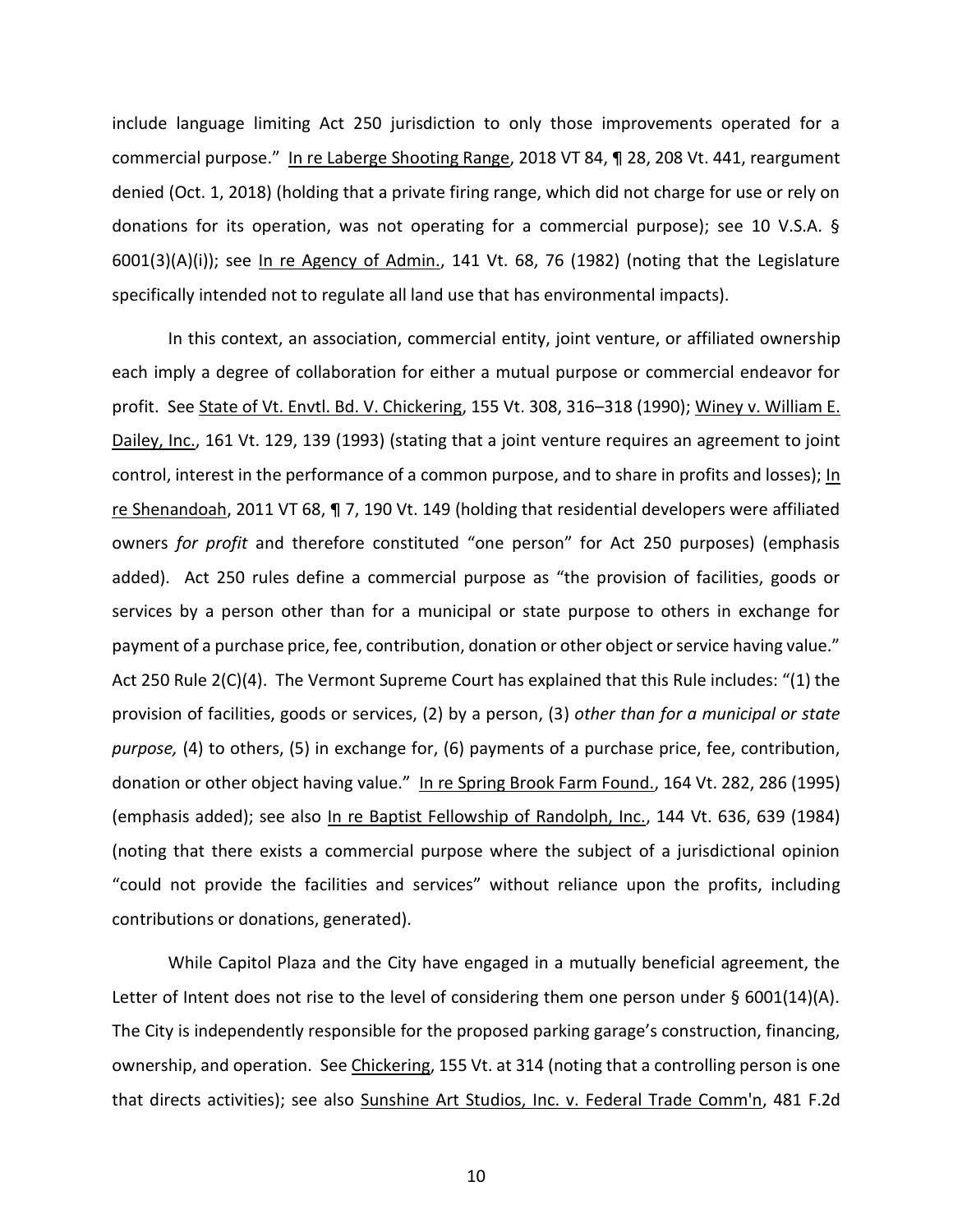1171, 1175 (1st Cir.1973) (inferring that a controlling person is one who formulates and directs policies or is involved in business affairs). Moreover, the proposed parking garage will be operated on a non-profit basis and is intended for a municipal purpose: to address the City's insufficient parking. See In re Laberge Shooting Range, 2018 VT 84, 1 32–36, 208 Vt. 441 (implying that an entity which makes its facilities available to the general public and is not reliant upon contributions or donations has no commercial purpose); 24 V.S.A. § 2291(26) (stating that municipal parking garages constitute public improvements). Indeed, the Letter of Intent fails to designate terms commonplace for joint business ventures and affiliated ownerships such as "share[d] profits and losses, joint control or rights to control, a joint proprietary interest in the subject matter and a community of interest in the performance of the common purpose." Winey, 161 Vt. at 139 (1993) (citation omitted). Furthermore, the Letter of Intent does not indicate a subordination of the City's interest nor does it afford any rights of control retained by Capitol Plaza; it primarily serves to convey 0.56-acres and states the City and Capitol Plaza will enter into a parking license agreement, which will reserve a portion of parking spaces for Capitol Plaza. Thus, this agreement does not rise to the level of a joint venture, affiliated ownership, or association for a non-profit municipal purpose of providing parking when the City maintains absolute control over construction and operation of the parking garage.

### *b. Whether Capitol Plaza Sufficiently "Controls" Under § 6001(3)(A)(iv)*

Under § 6001(3)(A)(iv), the meaning of exercising sufficient ownership or control by a person is not entirely plain. In re Eastland, Inc., 151 Vt. 497, 499 (1989). While control need not denote legal control, control must be "exercised by a restraining or directing influence over it." See id. (holding that absent holding legal title to property, a corporation controlled by making subdivision decision, surveying arrangements, payments, and acting as equitable owner of the parcel); In re Ochs, 2006 VT 122 ¶¶ 7, 17, 181 Vt. 541 (considering management as a degree of control); Snowstone, LLC Act 250 Jurisdictional Opinion Appeal (#2-308), No. 151-11-17 Vtec slip op. at 11–13 (Vt. Super. Ct. Envtl. Div. Nov. 27, 2018) (Durkin, J.) [hereinafter Snowstone]; In re Vitale, 151 Vt. 580, 584 (1989) (citing Black's Law Dictionary 298 (5<sup>th</sup> Ed. 1979))(defining control as: to "regulate; restrain; dominate; curb; to hold from action; overpower; counteract; govern . . .").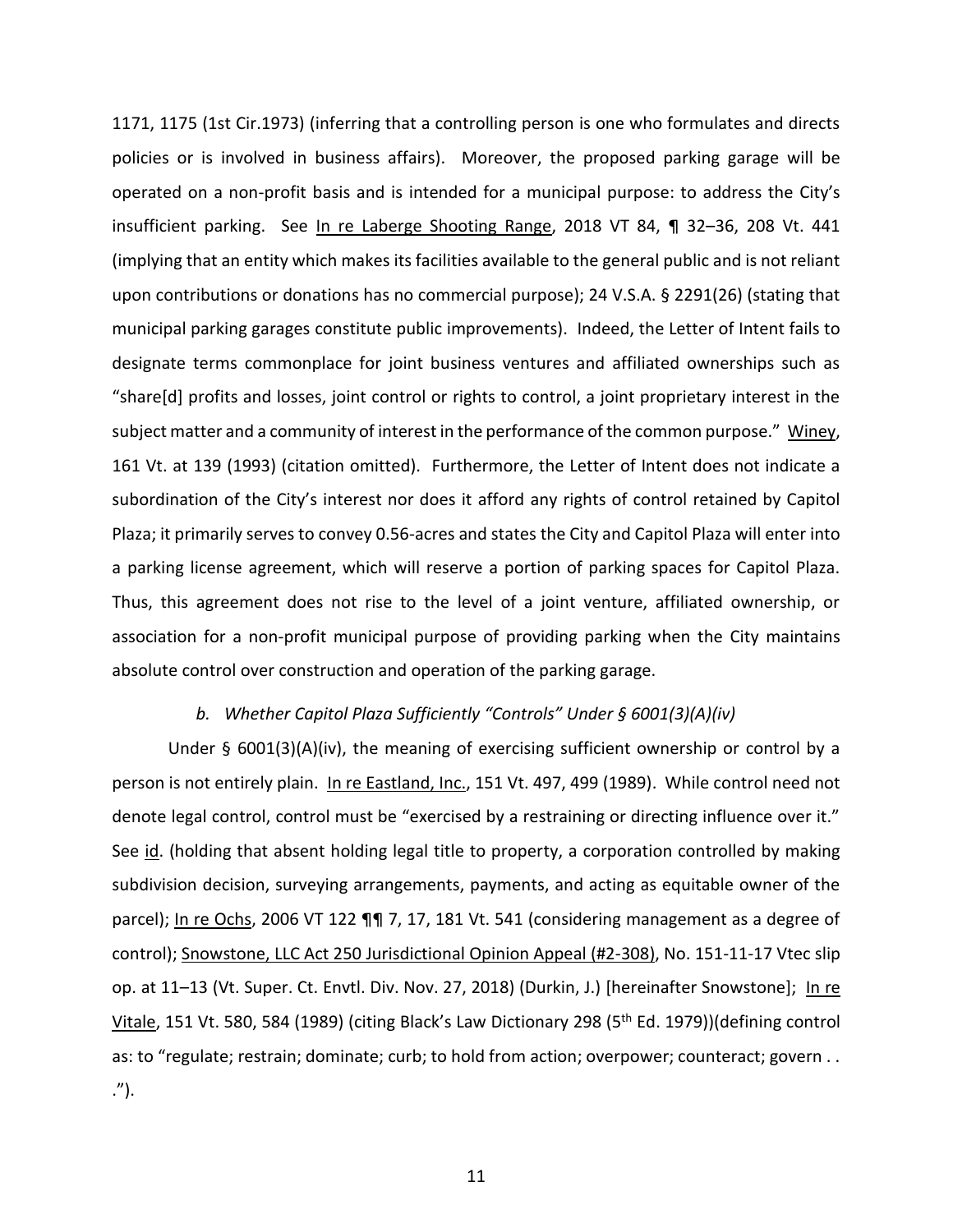While the statute is not definite, this Court has previously addressed varying degrees of control in the Act 250 context. In Vitale, the Vermont Supreme Court held that a purchaser has sufficient control over a parcel when he "assisted the sellers in obtaining [necessary] permits" and facilitated the conveyance of the property "in a manner to avoid Act 250 jurisdiction."<sup>6</sup> In re Vitale, 151 Vt. at 580–581; see also In re Eastland, 151 Vt. at 499–501 (demonstrating that while legal title to a parcel is not equivalent to control, directing influence or managing the property equates to ownership); In re Ochs, 2006 VT 122, ¶ 14 (considering control as defined by day-today maintenance of the property). In Snowstone, this Court concluded sellers did not retain sufficient ownership over an adjacent parcel when the seller had no "control, ownership, or governance . . . . [and] had no prior relationship, business or personal [,]" even when they shared "common goals." Snowstone, No. 151-11-17 Vtec at 14–15 (Nov. 27, 2018) (noting the contract does not allow the seller to retain any ownership or controlling interest over the parcel to be sold or in the access easement, does not include the right of first refusal, any restrictions on future development); see In re Stokes Commc'n Corp., 164 Vt. 30, 36 (1995).

Here, Appellants and the NRB advance the argument that the parking garage is sufficiently controlled by Capitol Plaza. We disagree. First, the NRB contends the proposed hotel and parking garage are "codependent" in that "one cannot happen without the other." NRB at 5. This misapplies the test for determining control. The Court looksinstead to managerial or operational actions taken, contract agreements between the parties, circumvention of Act 250 jurisdiction by parties; and business or personal relationships when considering control; a determination that one proposed project will not occur "but for" another is not dispositive in this context.<sup>7</sup> See In

<sup>&</sup>lt;sup>6</sup> Snowstone provides guidance on avoidance in contrast to evasion. Justive Peck states "[i]t is a truism that it is entirely proper, legally as well as morally, to "avoid" a law but not to "evade" it. . . . openings may be intended by the Legislature, or they may be inadvertent. However, if the opening does exist, it is an egregious abuse of judicial power for a court or quasi-judicial body, in its creative arrogance, to seal off a citizen's right to take advantage of it." In re Vitale, 151 Vt. at 589 (Peck, J., dissenting).

<sup>&</sup>lt;sup>7</sup> In Ochs, the Vermont Supreme Court noted that "[f]or purposes of an Act 250 analysis, the Board found that ownership of the land is less important than the use to which the land is put." In re Ochs, 2006 VT 122, ¶ 15–16 (citing Vt. Baptist Convention v. Burlington Zoning Bd., 159 Vt. 28, 30–31 (1992)). While the instant case involves a different section of Act 250 than the one at issue in Ochs, the Court's analysis and conclusions are similar in both cases.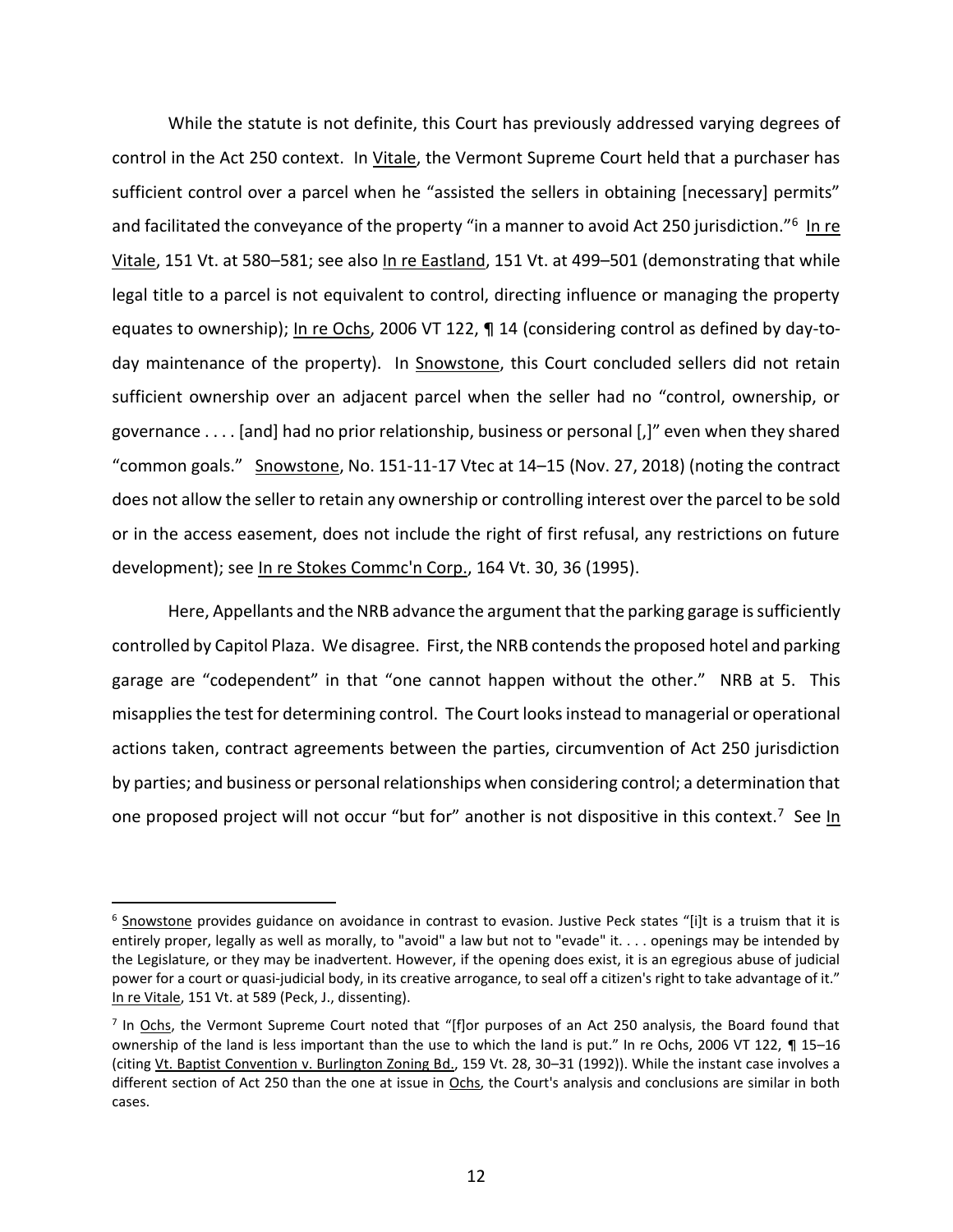re Eastland, Inc., 151 Vt. at 498–501; In re Vitale, 151 Vt. at 580; In re Ochs, 2006 VT 122, ¶ 14; Snowstone, No. 151-11-17 Vtec at 13–15 (Nov. 27, 2018).

Second, both Appellants and the NRB argue the Letter of Intent evidences control as the City (1) has agreed to construct a parking garage, (2) will obtain relevant permits, and (3) agreed to a long term contract reserving parking for Capitol Plaza. NRB's Motion at 9; Appellants' Motion at 6–7. The City counters that while the 0.55-acre conveyance includes a license to Capitol to use up to 200 parking spaces, the Letter of Intent contains minimal restrictions on use and vests the City with control over day-to-day management and construction. Applicants' Omnibus Memorandum at 17–20. The undisputed facts show that the City will own and direct the day-today operations of the parking garage, has the right to solicit parking license agreements with other entities to reserve parking spaces, is tasked with obtaining necessary permits, and is responsible for the costs of recording the deed and any property transfer tax. Indeed, the only influence Capitol plaza retains is an interest in up to 200 parking spaces as there is no future right or reversion on the basis of use. The considerations highlighted Vitale and Eastland, including maintenance, obtaining permits, and future planning are elements of control retained by the City in this case. In re Eastland, 151 Vt. at 498–501; In re Vitale, 151 Vt. at 580. While the transaction in Snowstone was limited only to a conveyance of a parcel, this Court noted that the transaction served "common goals" including avoidance of Act 250 jurisdiction." Snowstone, No. 151-11-17 Vtec at 15 (Nov. 27, 2018). Similarly, Capitol Plaza and the City's actions serve a mutually beneficial result and do not evidence an attempt to unlawfully "evade" the law. On the facts currently before the Court, we do not find that Capitol Plaza sufficiently exerts control over the proposed parking garage. Therefore, we conclude the proposed parking garage is not a development pursuant to § 6001(3)(A)(iv) and **DENY** both Appellants' and the NRB's motions for summary judgment.

# IV. Whether the Proposed Parking Garage is a "development for municipal purposes" on less than 10-acres

Applicants' motion for partial summary judgment on Question 1 of their Cross-Appeal Statement of Questions addresses whether the parking garage is exempt from Act 250 jurisdiction under § 6001(3)(A)(v). This provision defines development as "[t]he construction of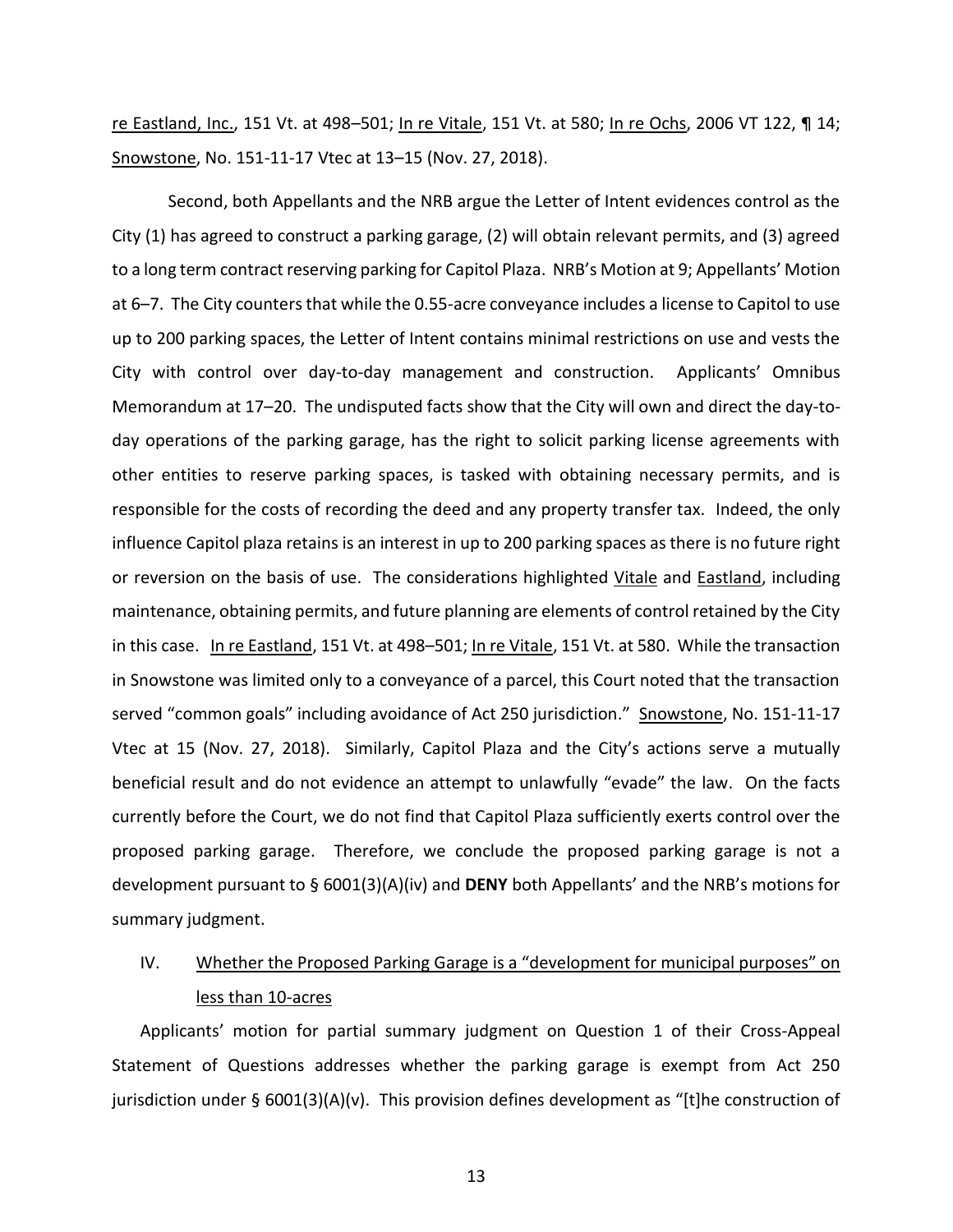improvements on a tract of land involving *more than 10 acres* that is to be used for *municipal, county, or State purposes*." 10 V.S.A. § 6001(3)(A)(v) (emphasis added); see Act 250 Rule 2(C)(15) (defining municipal, county, or State purposes as "the construction of improvements undertaken by or for the state . . . to be used by the state, county, municipality, or members of the general public").

Generally, municipal and state projects enjoy greater latitude in triggering Act 250 review. Indeed, the Vermont Supreme Court has recognized that in passing Act 250 , the Legislature "did not purport to reach all land use changes within the state, nor to impose the substantial administrative and financial burdens of the Act, or interfere with local control of land use decisions, except where values of state concern are implicated through large scale changes in land utilization." In re Agency of Admin., State Bldgs. Div., 141 Vt. 68, 76 (1982) (citing Committee to Save the Bishop's House, Inc. v. Medical Center Hospital of Vermont, Inc., 137 Vt. 142, 150 (1979)); In re Vermont RSA Ltd. P'ship, 2007 VT 23, ¶ 9, 181 Vt. 589 (stating the "underlying purpose of Act 250 [is] to regulate the impacts of development, not the purpose served, nor the parties benefited by the construction").

We look to the undisputed facts concerning the proposed parking garage to determine whether the construction serves a municipal purpose. In re Request for Jurisdictional Opinion re Changes in Physical Structures & Use at Burlington Int'l Airport for F-35A, 2015 VT 41, ¶ 11, 198 Vt. 510. The municipal purpose of this project is readily evident. The City is constructing and financing the project though the use of a \$20 million tax increment financing bond, which was approved on November 6, 2018 by the City's voters. Applicants' Motion at 4–7. The parking garage will be available for use in part by the general public. Id. In addition, the purpose of the proposed parking garage is to alleviate the insufficient parking issue in the City. Id. Thus, the City is "undertaking" the project through instigating, funding, and controlling the development and intends to use of the proposed parking garage for a municipal purpose. Id. at  $\P$  15–16.

The second requirement for a development requires on a tract of land involving more than 10 acres. 10 V.S.A.  $\S$  6001(3)(A)(v) ("In computing the amount of land involved, land shall be included that is incident to the use such as lawns, parking areas, roadways, leaching fields and accessory buildings.").The proposed project does not meet the 10-arcre threshold. The